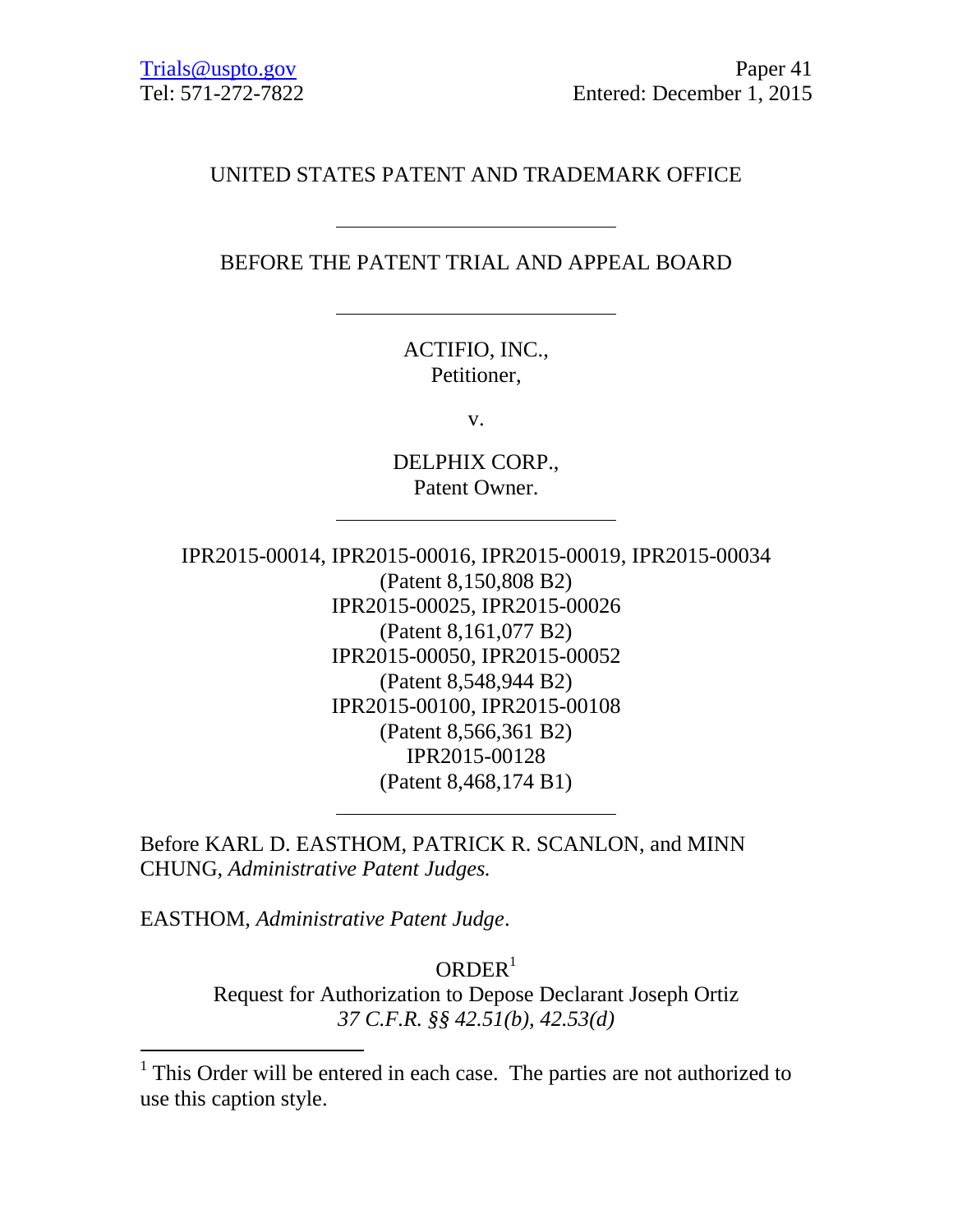IPR2015-00014, IPR2015-00016, IPR2015-00019, IPR2015-00025, IPR2015-00026, IPR2015-00034, IPR2015-00050, IPR2015-00052, IPR2015-00100, IPR2015-00108, IPR2015-00128

The parties and panel conducted a conference call in the abovecaptioned proceedings on November 25, 2015. Patent Owner requested the call to seek authorization to depose Petitioner's declarant, Mr. Joseph Ortiz. Prior to the request, Petitioner filed the Declaration of Joseph Ortiz (Ex. 1030 ("Ortiz Declaration")) as evidence in support of its Reply (Paper 33).<sup>2</sup> Prior to filing the Ortiz Declaration with its Reply, and prior to the Patent Owner Response (Paper 24), Petitioner served (but did not file) the Ortiz Declaration as supplemental evidence in response to an objection by Patent Owner (objecting to alleged prior art on the ground that it had not been publicly disseminated). *See* 37 C.F.R. § 42.53(b)(2) (Supplemental Evidence). In its Response, Patent Owner characterized some of the contents of the Ortiz Declaration (which had not yet been filed) as being deficient. *See* Paper 24, 2. In Reply to that Response, as indicated above, Petitioner filed the Oritz Declaration and cited it as rebuttal evidence (of public dissemination of the alleged prior art). *See* Paper 33, 4–5.

During the call, Petitioner argued that it would be improper to allow Patent Owner to cross-examine Mr. Ortiz at this late stage, because Patent Owner should have deposed Mr. Ortiz shortly after Petitioner first *served* Patent Owner with the Ortiz Declaration (i.e., served prior to Patent Owner's Response). In response, Patent Owner cited 37 C.F.R. § 42.53(d)(2), which states that "[c]ross-examination should ordinarily take place after any supplemental evidence relating to the direct testimony has been *filed*."

 $\overline{a}$ 

<sup>&</sup>lt;sup>2</sup> Citations refer to Exhibit and Paper numbers in IPR2015-00014.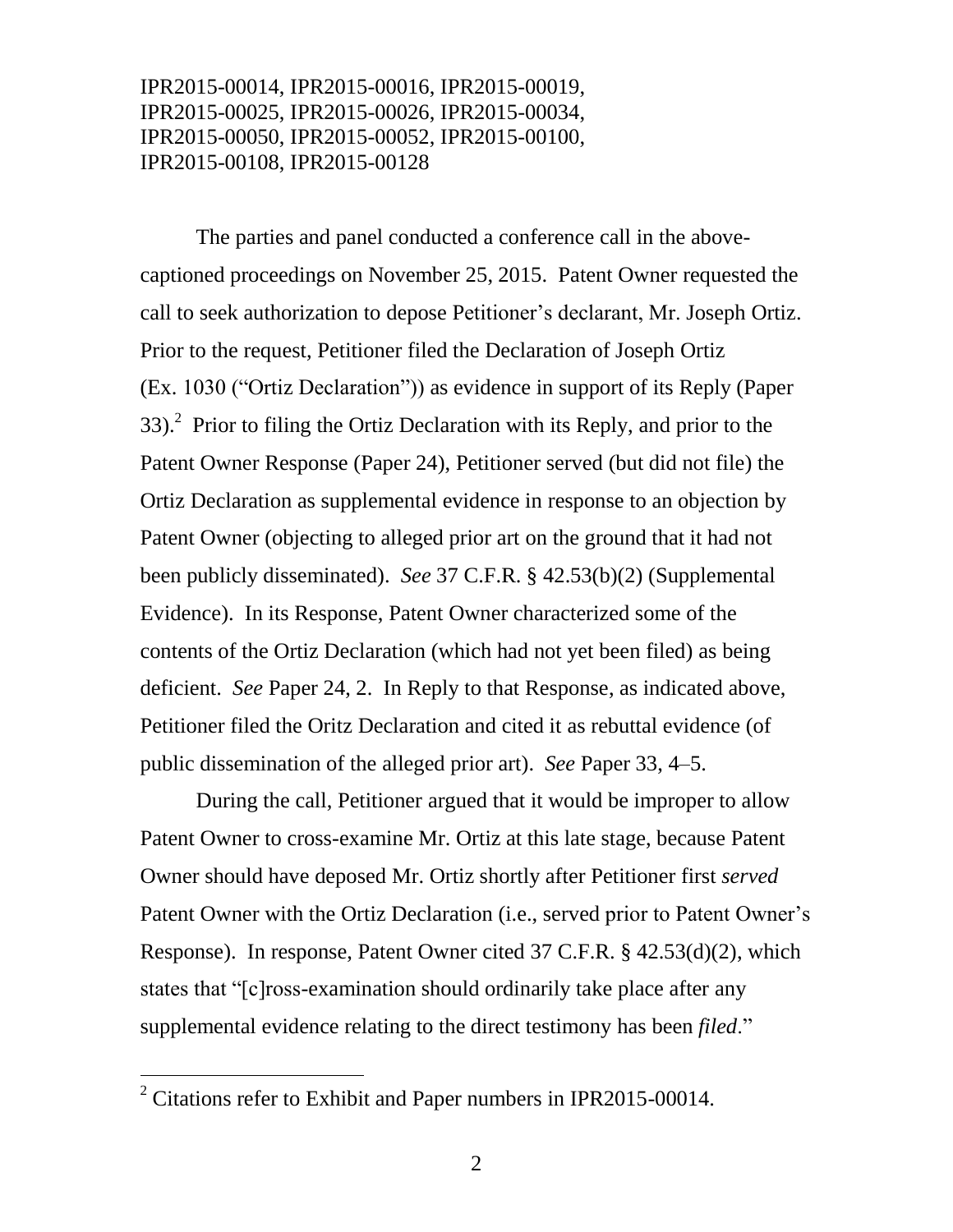## IPR2015-00014, IPR2015-00016, IPR2015-00019, IPR2015-00025, IPR2015-00026, IPR2015-00034, IPR2015-00050, IPR2015-00052, IPR2015-00100, IPR2015-00108, IPR2015-00128

(Emphasis added). The panel noted that 37 C.F.R. § 42.51(b) (1)(ii) routinely provides for cross-examination of declaration testimony. Petitioner argued that the latter rule does not require the declaration testimony to be filed. Patent Owner countered that it would be overly cumbersome and expensive to force a party to cross-examine each declarant before the other party even decides whether or not to file and rely upon that declarant's testimony.

Patent Owner's position is more persuasive. Cross-examining a declarant on evidence that may never be filed potentially wastes resources and time.<sup>3</sup> A party cannot rely on an unfiled declaration as evidence. 37 C.F.R. § 42.63 (a) ("evidence must be filed in the form of an exhibit"). On the other hand, the Board ordinarily allows for cross-examination after a party files a declaration. *See* 37 C.F.R. § 42.51(b)(1)(ii)(1) (routine crossexamination within time periods set by Board); Paper 12 (Scheduling Order setting Due Date 4 for an observation on the cross-examination testimony of a reply witness); *see also* 37 C.F.R. § 42.53(d)(2) (cross-examination after filing supplemental evidence relating to direct testimony).

Accordingly, filing the Oritz Declaration with the Reply rendered it ripe for cross-examination. In light of the circumstances and arguments

l

<sup>3</sup> During the call, Petitioner also argued *GoPro, Inc. v. Contour, LLC.*, IPR 2015-00511, slip. op. at 2–3 (PTAB Oct. 28, 2015) (Paper 17) supports Petitioner's position here. *GoPro* does state that cross-examination should occur when evidence is ripe, but *GoPro* involved a *filed* declaration and therefore is distinguishable from and coalesces with our ruling. *See id*. (ruling that patent owner could not postpone cross-examination until after the due date of petitioner's reply about a witness's *filed* petition declaration).